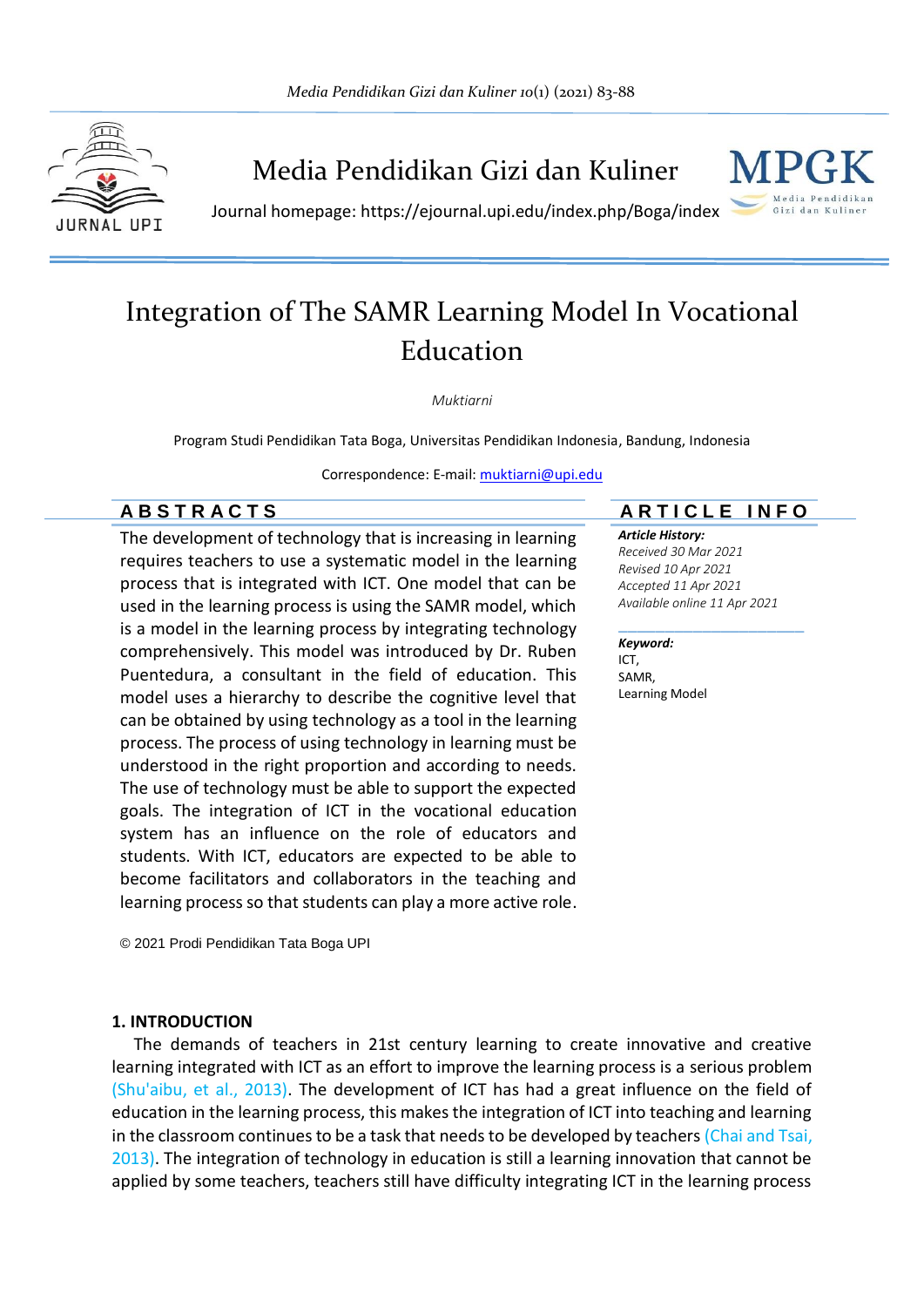(Tsybulsky, D., and Levin., 2016). The difficulty of teachers in integrating ICT is due to the unstable nature of technology, meaning that technology continues to develop, along with this the teacher must be able to adapt to technological developments to be applied in the learning process (Kohler, et al., 2013).

The integration of ICT in the learning process introduces a new set of variables into the teaching context, and adds complexity due to the rapidly changing nature of technology (Hilton, 2016). Faced with these challenges, the approach needed to integrate ICT in the learning process uses the SAMR (Substitution, Augmentation, Modification and Redefinition) learning model, the SAMR model is a four-part series that seeks to move the use of technology to a higher level that aims to maximize education quality (Romrell, et al., 2014). The SAMR model in the learning process is like a lens, which allows teachers to see how to integrate ICT in the learning process in the classroom. Teachers can integrate ICT according to the name of the model, which is derived from the initials of each of the four levels, namely Substitution, Augmentation, Modification and Redefinition (Nakapan, 2016). The integration of the SAMR model in learning is able to make a major contribution to students' ability to use technology (Azama, 2015).

Students often feel comfortable and understand the use of ICT in the learning process, the function of ICT as a tool in the learning process and as a means of interaction between teachers and students (Lubega and Paul, 2014). Several studies have shown that technology has the potential to encourage ICT literacy, by providing tools and applications as learning media and the use of technology, to support this, the SAMR model is used to support teachers in integrating ICT in the learning process (Hamilton, et al., 2016).

Basically, the use of ICT is very helpful in the implementation of the learning process. In addition, indirectly, when students are familiar with the use of ICT in their learning, their ability to operate ICT (digital literacy) is also honed. Digital literacy is very much needed by students when they enter the world of work (industrial world) in this digital era.

### **2. METHODS**

The articles and journals analyzed in this paper are based on the theme, namely the SMAR model, the search for journals is carried out in several databases. The analysis and study in this paper describes the description of the SAMR model in the learning process that is integrated with ICT. The study was conducted by studying literature from previous studies that discussed the use of the SAMR model in the ICT-integrated learning process.

#### **3. RESULTS AND DISCUSSION**

### **ICT Literacy in Education**

In a historical perspective, the demands of 21st century learning were developed in America (2007), which was supported by other developed countries including Australia. The pioneer is Partnership for 21st Century Skills (Griffin and Care, 2014). The formulation of the theme raised is the result of students having adequate skills in accordance with the dynamics of the dynamic development of globalization (Savickas, et al., 2009). The skills in question are the ability to communicate, think creatively, collaborate, think critically, and solve student problems supported by mastery of ICT (Greenstein, 2012). It is hoped that the knowledge and skills obtained can be used as provisions for living in a community that has both local and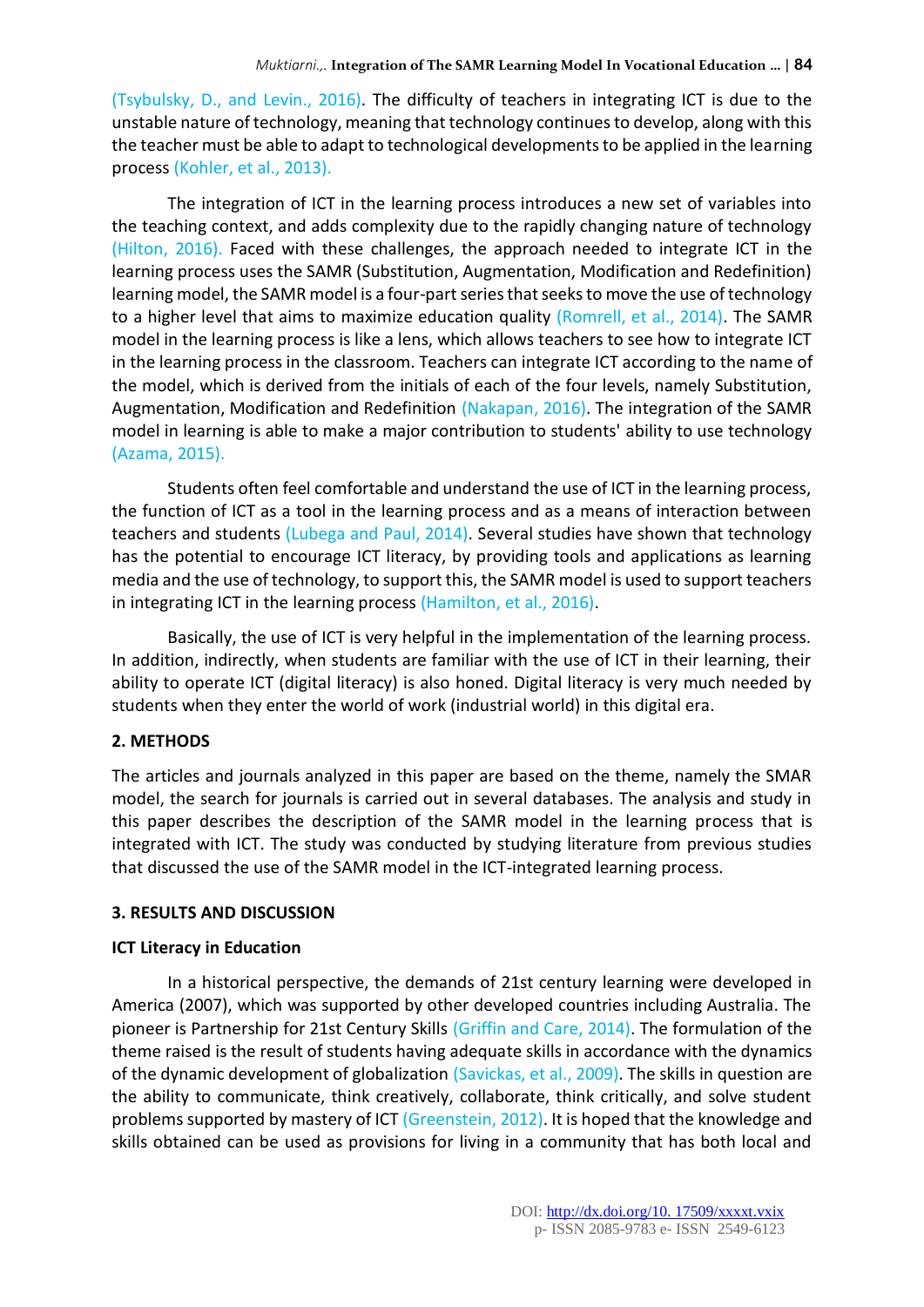global character and can be personally and socially accountable for the community. 21st century learning skills,



**Figure 1.** 21st century learning skills (adopted from the book Creative Developing ICT-Based Learning Activities)

These three important domains cannot be separated from each other, are mandatory demands as competencies that must be obtained for students (Ananiadoui and Claro, 2009). Integratedly, these components give hope in forming intelligent and competitive people, able to solve problems both locally and globally.

To facilitate the implementation, it is necessary to plan learning, strategies, activities, learning models and assessment models in learning practice. So this is where special skills are needed for teachers to meet these challenges (Bennett and Lockyer, 2004). Teachers must be creative and innovative. In addition, it requires skills in accessing the internet, browsing in obtaining information, using tools appropriately in selecting the required learning materials/materials. For this reason, an e-learning-based learning model is needed as the main capital to solve existing problems.

E-learning-based learning raises demands that must be met by schools. For example, the teacher in compiling learning, implementing learning, and the evaluation system has changed. Likewise, the way students learn, of course, changes as well. In essence, the repositioning of learning in schools needs to be done wisely.

The design of an e-learning model that can fulfill all learning activities starting from teacher, student and school admin activities as well as classrooms as usual, from lesson activities, assignments, to evaluations can be carried out online, can be made on a website (web) which are interesting. Nowadays, various web models have developed very rapidly, but the suitable ones that can fulfill all learning activities are very limited.

### **SAMR Model**

Technology as a tool in the learning process is changing very quickly in the current digital era (Kihoza, et al., 2016). The process of using technology in learning must be understood in the right proportion. The use of technology must support the expected goals, without a good understanding technology will become a less meaningful tool in the learning process.

There are several kinds of models in the integration of technology into the learning process. The SAMR model, is a simple model but can describe the process of integrating technology into the learning process comprehensively (Aprinaldi, et al., 2018). This model was introduced by Dr. Ruben Puentedura, a consultant in the field of education. This model uses a hierarchy to describe the cognitive level that can be obtained by using technology as a learning tool (Savignano, 2017). The SAMR model consists of four levels, namely: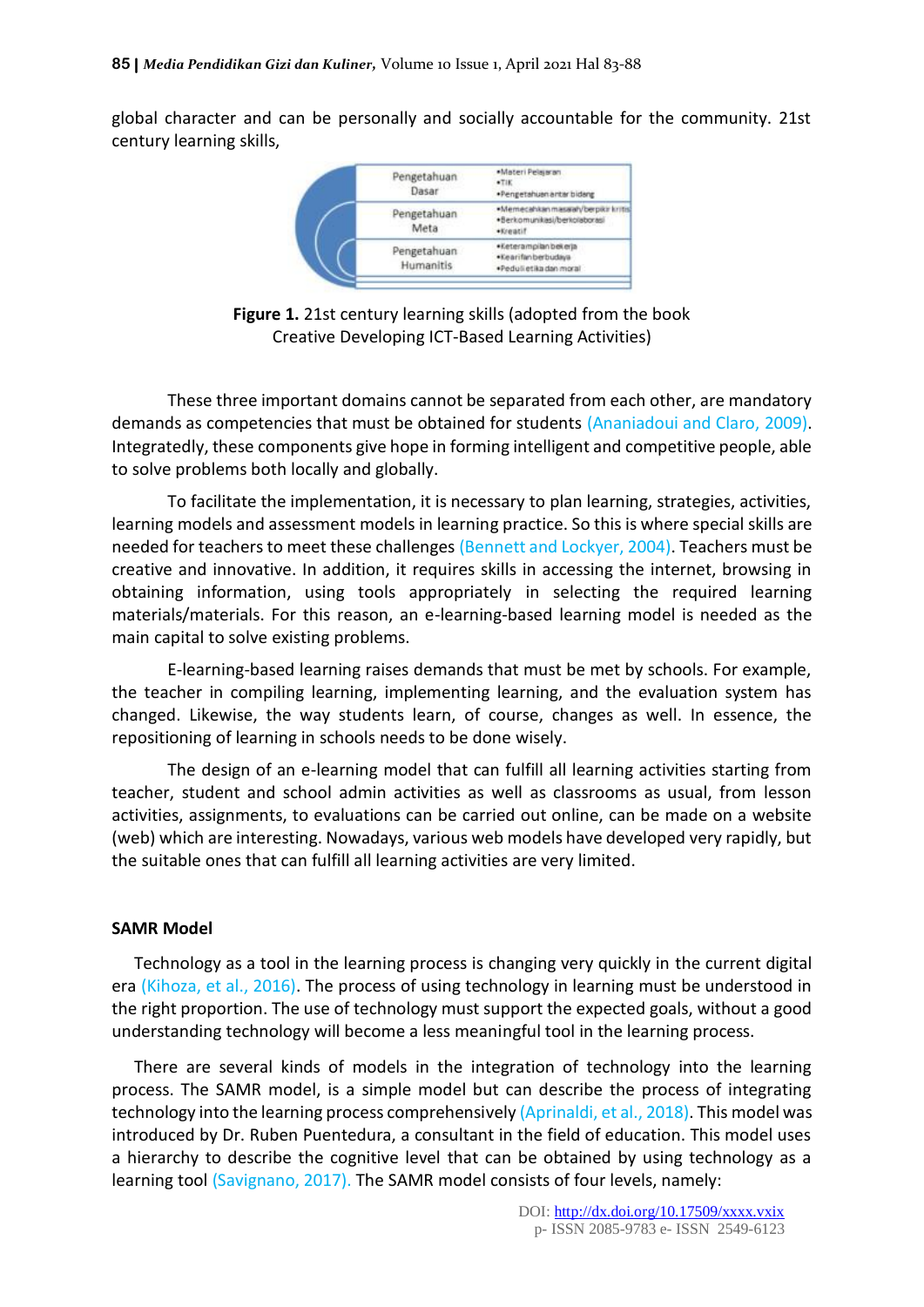- 1. Substitution: In this level, technology is used instead of the equipment that is used with no change in function.
- 2. Augmentation: In this level, technology is used instead of equipment that is used with the addition or improvement of functions.
- 3. Modification: In this level, technology makes it possible to change the way we work for the better.
- 4. Redefinition: In this level, technology allows to create ways of working that we never even imagined before.



**Figure 1**. SAMR Model

The implementation of the SAMR model can be seen in the use of computers as a technology that we use in everyday life.

- 1. Substitution level, a computer with word processing software such as MS Word functions to replace the writing process that we usually do with pen and paper.
- 2. Augomentation level, we use the same software by utilizing the available functions, for example the function to check spelling, even grammar.
- 3. Level modification: By using the same computer, we can connect to the internet. By using the google docs application, we can do the work process together with colleagues who are far apart. With google docs, our friends can even correct what we have done.
- 4. Redefinition: By continuing to use the internet and better software, we can make the writing process richer by using multi-media applications. This application can be used for, for example, digital story telling.

The stages of applying the SAMR model to learning consist of four stages, namely at the substitution stage, technology acts slightly to replace traditional tools, activities, and learning. Then in the augmentation stage, technology still acts as a substitute for traditional methods, but specifically makes the old way more efficient by adding other benefits for teachers and students (Hunter, 2015).

Then, in the modification phase, the most significant elements of the classroom and teaching methods are modified to suit the more specific goals of the technology, thereby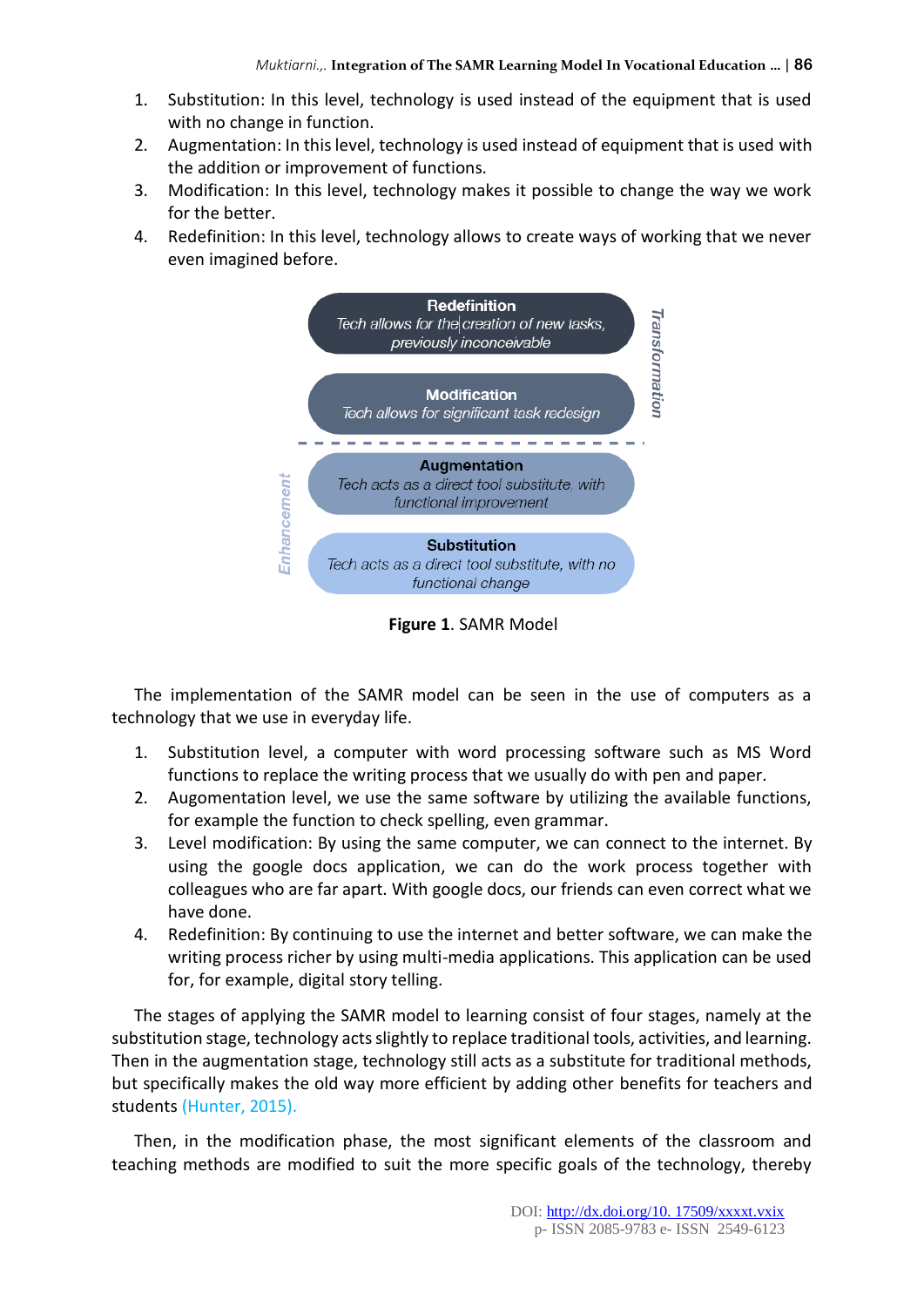providing new opportunities for learning not available through traditional methods. In the modification stage, the teaching and learning process begins to become more effective.

Then in the last stage, is the stage of redefinition. At this stage a truly transformative experience occurs where the learner himself, becomes better. This is the last stage that provides the greatest opportunity for teachers and students to restructure the education system and meet the educational needs of the population who are digital natives.

The simple SAMR model is certainly reminiscent of the earlier model in the realm of cognitive education. This model is parallel to the model from Bloom's taxonomy (Foreand, 2010), a model that is very often used in cognitive learning. SAMR has been widely applied in the higher education system to motivate students. In addition, the SAMR learning model is good for vocational education. In this study, the main advantages that can be obtained from using the SAMR model are for learning benefits, increasing motivation, interaction, and collaboration (Allen, 2016).

#### **4. CONCLUSION**

The SAMR model as an effective learning model is used by teachers in integrating ICT in the learning process. In the SAMR model there are four levels that can be integrated in the application of ICT, namely:substitution, augmentation, modification, and redefinition. This model uses a hierarchy to describe the cognitive level that can be obtained by using technology as a learning tool. This SAMR model can be paralleled with the model from Bloom's taxonomy. Because the level is in accordance with the stages used in Bloom's taxonomy model.

#### **6. REFERENCES**

- Allen, M. W. (2016). Michael Allen's guide to e-learning: Building interactive, fun, and effective learning programs for any company. John Wiley & Sons.
- Ananiadoui, K., & Claro, M. (2009). 21st century skills and competences for new millennium learners in OECD countries.
- Aprinaldi, A., Widiaty, I., & Abdullah, A. G. (2018, November). Integrating SAMR learning model in vocational education. In IOP Conference Series: Materials Science and Engineering (Vol. 434, No. 1, p. 012309). IOP Publishing.
- Azama, Y. (2015). Effective Integration of Technology in a High School Beginning Japanese Class.
- Bennett, S., & Lockyer, L. (2004). Becoming an online teacher: Adapting to a changed environment for teaching and learning in higher education. *Educational Media International*, *41*(3), 231-248.
- Chai, C. S., Koh, J. H. L., & Tsai, C. C. (2013). A review of technological pedagogical content knowledge. Journal of Educational Technology & Society, 16(2), 31-51.